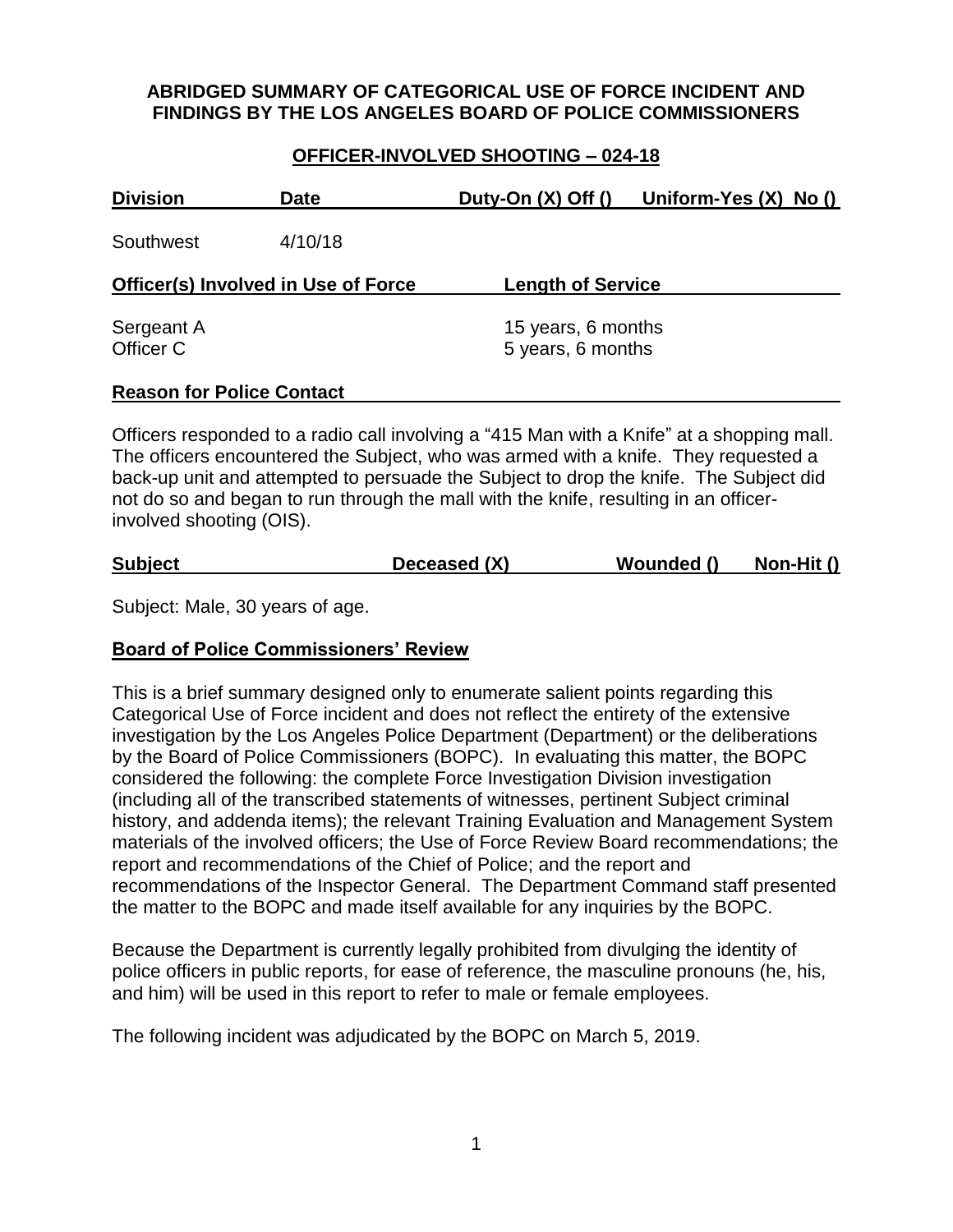### **Incident Summary**

The Subject entered the shopping mall and, as he walked around inside, security personnel began monitoring him via security cameras after a security guard observed him with a knife in his waistband and notified security dispatch. A Security Supervisor, Witness A, and Security Guard, Witness B, approached the Subject and asked him if he was in possession of a knife. The Subject responded by stating that he had thrown the knife into the trash and was no longer armed. Witness A informed the Subject that if he was in possession of a knife, he would have to leave the mall. After the Subject again denied being in possession of a knife, Witness A directed security dispatch to continue monitoring him via mall security cameras, while security officers deployed on the second level monitored the Subject on foot.

Approximately one hour later, Witness B observed the handle of what he believed to be a knife in the waistband of the Subject's pants as he walked past him. Witness B broadcast on a security radio that the Subject was on the second level of the mall and was still in possession of a knife. Witnesses A and B again approached the Subject and instructed him to leave the mall. The Subject responded by stating that he would not leave and then requested a psychiatrist. Witness A described the Subject's behavior as strange and believed he was possibly under the influence of drugs or alcohol.

According to Witness A, he directed security dispatch to contact the police and request their response*.* Witness A told his dispatcher to call the LAPD and advise them that the Subject was possibly armed with a knife, refusing to leave, and was requesting a psychiatrist.

Security dispatcher, Witness C, contacted Communications Division (CD) and requested the Department's response to the Mall. He provided a description of the Subject, stated he was in possession of a knife, and requested that the LAPD remove the Subject from the mall. When asked if he had threatened anyone with the knife, Witness C advised the CD operator that the Subject was only carrying the knife in his left pocket.

According to Witness A, he instructed security dispatch that the Subject's request for a psychiatrist be conveyed to the police. A review of the 911 phone calls received by CD revealed that this information was not provided to the CD operator.

CD broadcasted a radio call of a disturbance, involving a man with a knife at the mall. The Subject was described as a male, 35 to 40 years of age, wearing a sleeveless white shirt with a blue stripe, and blue jeans, armed with a knife in his left pocket.

The call was assigned to Sergeants A and B.

Mall security officers gathered in an area where the Subject was loitering. Mall security video depicted the Subject appearing to become more agitated as security officers positioned themselves around him at a distance, while waiting for the police to arrive.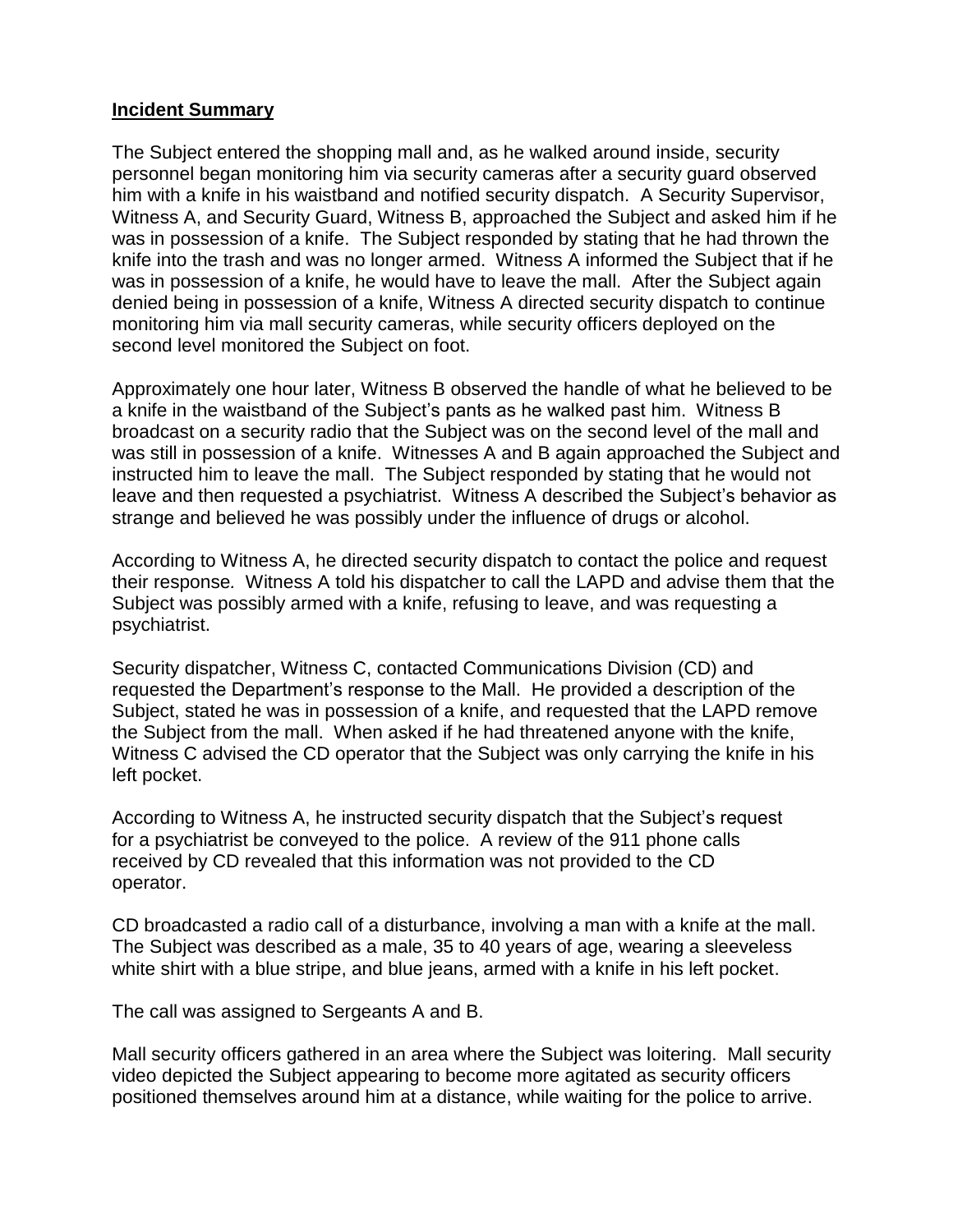The Subject was further depicted removing a knife from his waistband and holding it down at his side in his right hand. After approximately one minute, the Subject placed the knife back into his waistband and pulled his shirt over the handle. As the Subject paced back and forth, he again grasped the handle of the knife that protruded from the top of his pants and covered it again with his shirt. While that occurred, security officers began diverting pedestrian traffic away from the area.

Witness C placed a second call to 911 to report that officers had not yet arrived and that the Subject was continuing to display the knife by removing it from his waistband. Simultaneously, the Security Guard, Witness D, who had joined Witnesses A and B in contacting the Subject, placed an additional call to 911. He advised the CD operator that security officers had surrounded the Subject and requested help from the police. Witness D further reported that the Subject had the knife in his hand but had not threatened anyone with it.

CD broadcast the information provided by Witness D, indicating that the Subject was located upstairs in the mall brandishing a large knife and placing it back into his belt. After hearing this, Sergeant B upgraded his response to emergency/Code Three.

Security video depicted the Subject grab the handle of the knife several times as it protruded from his waistband, while security officers diverted patrons from the immediate area.

Sergeant A arrived at the southeast entrance to the second level of the mall and broadcast accordingly (Code Six). Sergeant A also broadcast that he planned to wait for Sergeant B to arrive before making contact with the Subject.

According to Sergeant A, when Sergeant B advised him that he was nearing the location, Sergeant A entered the mall to assess the situation and develop a plan. During this time CD broadcast that security had the Subject detained.

During his call with the CD operator, Witness D had not indicated that the Subject was detained; rather, he had advised that security officers had the Subject surrounded.

Sergeant A walked along a walkway on the side of the second level of the mall and contacted Witness D. Witness D directed Sergeant A's attention to the Subject, who was standing on the side of the second level concourse, near a railing that overlooked the food court on the ground level.

According to Sergeant A, he did not initially observe the Subject holding a weapon, but noted that he had a blank stare in his eyes and continually looked to his left and right. Sergeant A believed the Subject was possibly suffering from agitated delirium. Sergeant A broadcast a request for a backup and a unit equipped with a beanbag shotgun. Sergeant A made the decision not to immediately engage the Subject, because he was calm and did not appear to have a weapon. Sergeant A believed that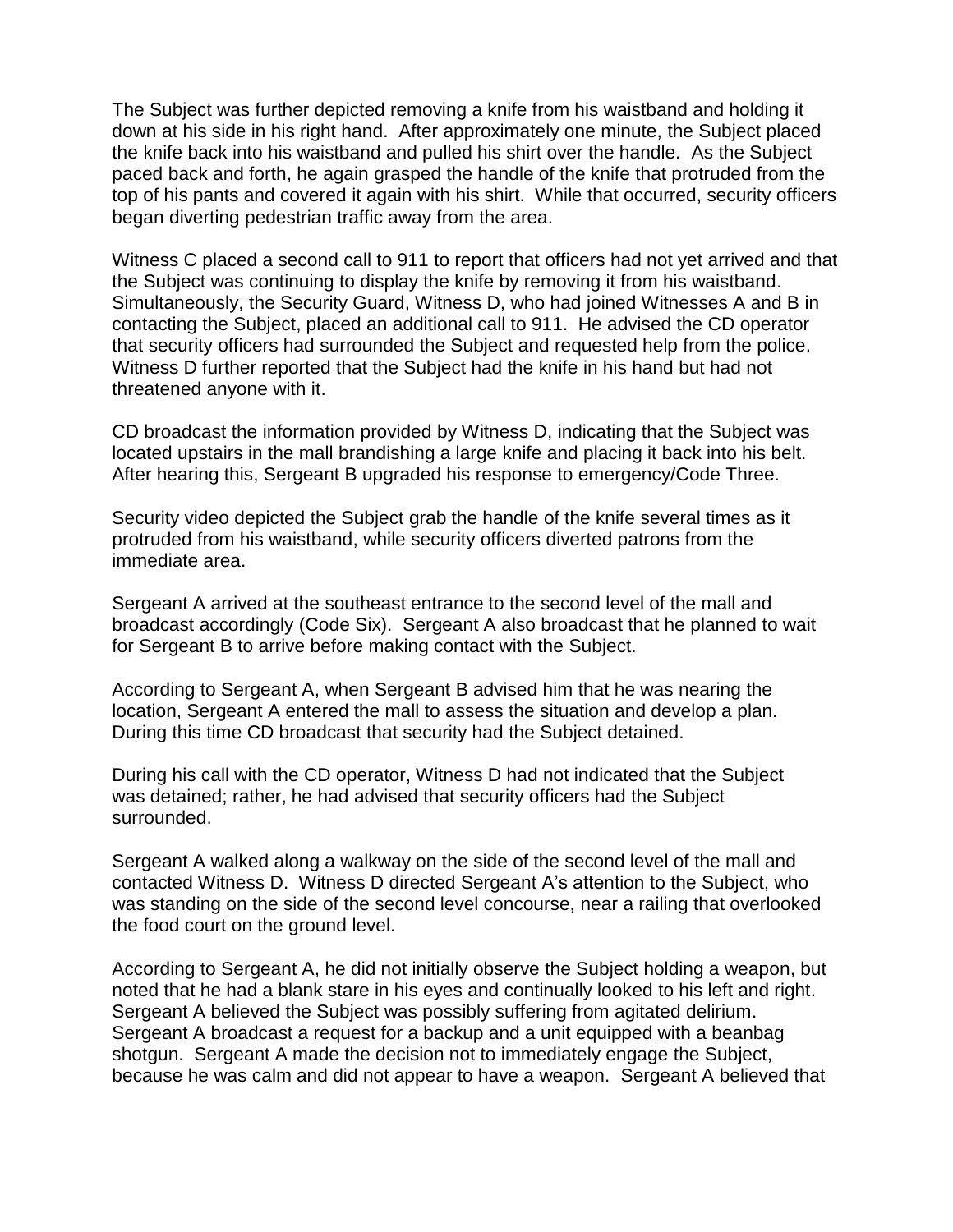waiting to contact the Subject would also provide him the time needed to develop a tactical plan and for additional resources to arrive.

Sergeant B entered the mall and joined Sergeant A on the second level concourse. Sergeant B broadcast directions instructing responding units where to respond within the mall. Sergeant A briefed Sergeant B regarding his observations of the Subject and discussed a tactical plan that involved waiting for additional units to arrive. He told Sergeant B that he (Sergeant A) would utilize his TASER as a less-lethal force option if needed and advised Sergeant B to be the designated cover officer in the event lethal force became necessary.

From approximately 30 feet away, Sergeant A continued to assess the Subject's behavior from the opposite side of a vending kiosk situated in the middle of the mall concourse. Sergeant A believed the Subject was growing more agitated as he observed him move his head from side to side and pull his pant legs upward as if he was preparing to take a fighting posture.

According to Sergeant A, during a two-year assignment as a Department Arrest and Control instructor, he received training and gave instruction in identifying prefight indicators. Based on his observations, Sergeant A believed that the Subject was preparing for an altercation.

Sergeants A and B directed mall patrons to leave the area and continued to communicate with mall security to isolate the area around the Subject.

Sergeants A and B were equipped with Body Worn Video (BWV) cameras, which they activated during their encounter with the Subject. Footage from both cameras depicted multiple patrons walking through the mall and entering and exiting stores in the Subject's vicinity.

As Sergeants A and B continued to wait for additional units to arrive, the Subject removed the knife from the right side of his front waistband. He initially held the knife in his right hand at his right hip with the blade pointed upward along his forearm.

Believing that the Subject posed a threat to the safety of people in the area, Sergeant B unholstered his pistol. According to Sergeant B, if deadly force became necessary, he believed he would have been required to take a precision shot due to the limited space and the presence of multiple people in the area and therefore he thumb-cocked his pistol.

Mall security video and footage captured by Sergeant A's BWV camera depicted the Subject clenching his left fist while he stood with his left foot back and his right foot forward. His legs were slightly bent at the knees and his upper body leaned slightly forward. The Subject positioned his hands in front of his torso, at waist level, and moved them up and down with his arms bent at the elbows. He bobbed his body up and down in a manner consistent with a fighting posture and began waiving the knife in front of him. He then changed his grip on the knife and held it with the blade extended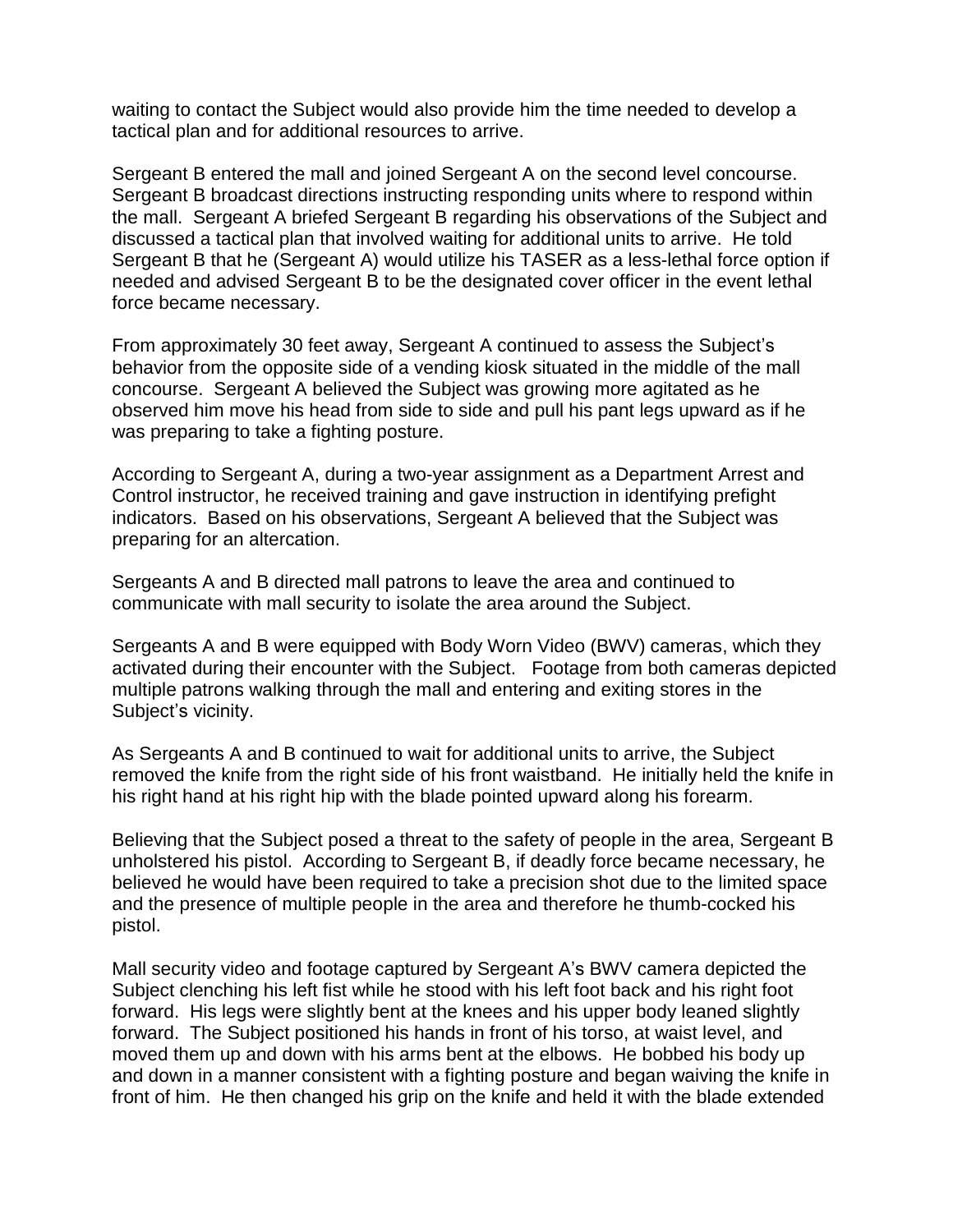forward from the top of his clenched hand. The Subject quickly stepped forward several times toward Sergeants A and B, and then backed away from them.

Sergeant A continued to maintain his distance from the Subject and requested the estimated time of arrival of responding units through CD. According to Sergeant A, as he and Sergeant B waited for the arrival of those units, they tried to de-escalate the situation by speaking to the Subject using a calm and controlled demeanor. They both issued repeated commands for the Subject to drop the knife over an approximate one and-a-half-minute period. Sergeant B told the Subject that if he did not drop the knife, he would be shot. Despite that warning, the Subject refused to comply or speak with them. Based on the Subject's behavior, Sergeant A believed the Subject was under the influence of an unknown substance or had already planned on taking a specific course of action. Sergeant B believed the Subject was possibly mentally ill.

Sergeants A and B continued to discuss their options, including Sergeant A redeploying to a flanking position and utilizing a TASER, because the Subject appeared to be focused on Sergeant B. Sergeant A ultimately decided not to use the TASER due to his distance from the Subject and believed that a beanbag shotgun would be the most appropriate force option. Sergeant B's BWV footage captured him advising Sergeant A that he could see responding officers coming up the stairs and suggested that they deploy a beanbag shotgun from the rear.

The officers observed by Sergeant B were Police Officers A and B. Upon exiting their police vehicle, Officer B removed their beanbag shotgun from its rack and chambered a round. The officers entered the mall on the first level and proceeded up an escalator, close to where Sergeants A and B were positioned. Upon reaching the second level of the concourse, they walked on the walkway toward Sergeants A and B.

Simultaneously, Police Officers C and D arrived at the entrance to the second level of the mall. Officer C removed his police rifle from its rack and loaded a round into the chamber. Meanwhile, Officer D entered the mall and ran toward Sergeants A and B's location. Officer D arrived at approximately the same time as Officers A and B, and moments ahead of Officer C.

According to Officer C, he deployed his police rifle based on his belief that the Subject was armed with a knife inside of a mall crowded with people. Officer C believed his rifle would provide better accuracy than his pistol in the event deadly force was needed.

As Officers A and B approached, Sergeant A directed Officer B to take a position by a pillar, approximately 30 feet away from the Subject and shoot him with the beanbag shotgun. Once Officer B reached the pillar, he raised the beanbag shotgun to his shoulder, announced, "Beanbag," and then ordered the Subject to the ground.

The Subject looked in the direction of Officers A and B as they approached. He then looked back toward the south, took several steps in that direction, and suddenly began running along the walkway. The Subject ran toward the entrance to a department store with the knife in his right hand. Sergeants A and B followed the Subject, crossing from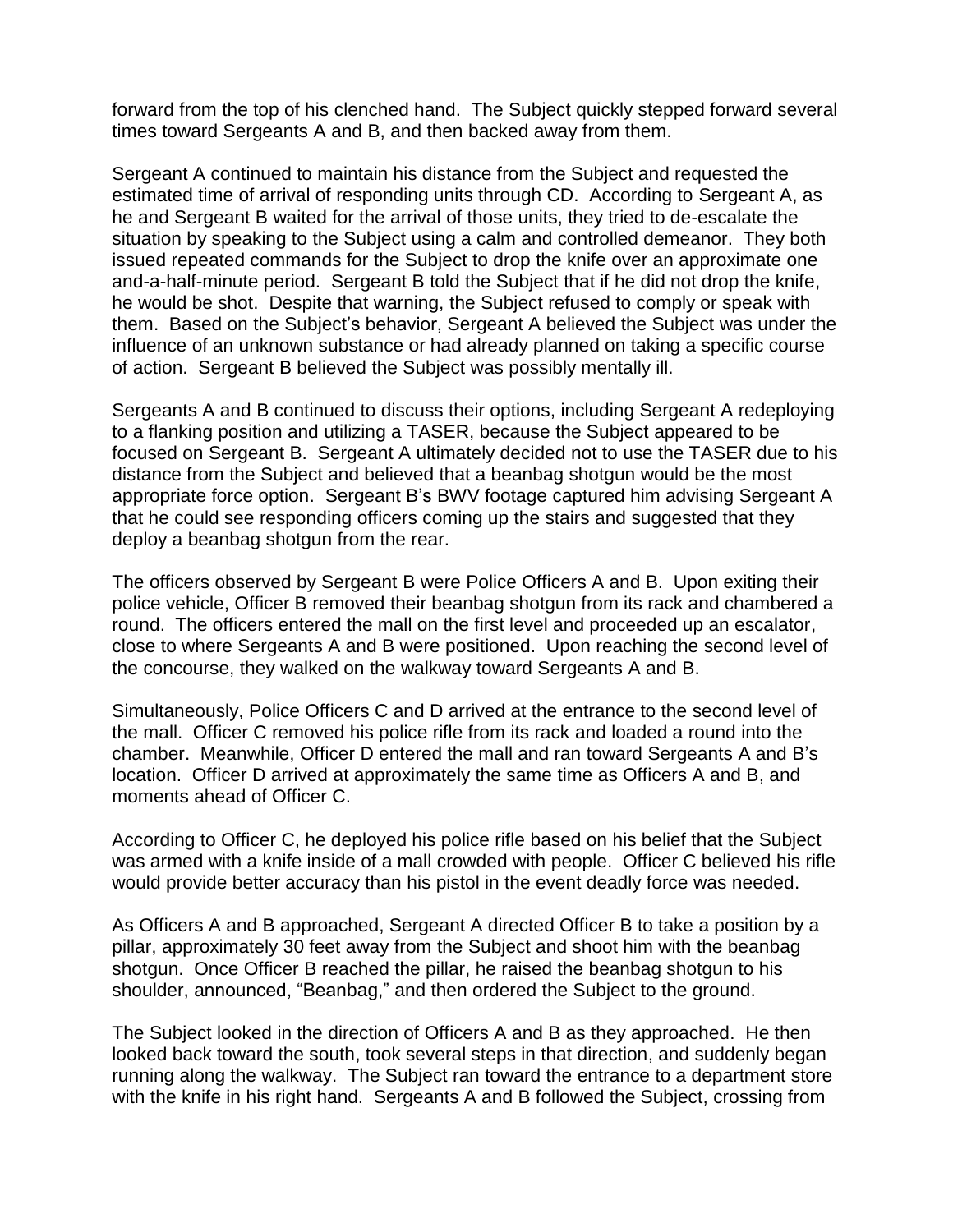one side of the concourse to the other. Sergeant B continued to command the Subject to drop the knife as the Subject ran by several open kiosks that intermittently obstructed his view of the Subject.

As Sergeant A moved toward the Subject, he yelled for Sergeant B to shoot the Subject, while he (Sergeant A) transitioned from his TASER and unholstered his pistol. Sergeant A indicated that he drew his pistol because he believed the Subject posed an immediate threat to the safety of patrons within the mall and that the situation might escalate to the point where deadly force would be necessary. According to Sergeant A, the moment he told the officers to beanbag the Subject, the Subject then turned and began running towards open stores that were unsecured and had patrons inside.

At that time, Sergeant A advised Sergeant B to shoot because he believed that the Subject, who was still holding a large knife, was going to go into a store to take someone hostage or assault them.

Sergeant B had a similar concern and also was afraid that if the Subject continued to run, he would attempt to grab someone. Sergeant B also believed that if the Subject went beyond the "bridge," he might end up in a crowd or possibly enter the department store.

Believing that the Subject would assault someone in the mall or possibly enter a business and take a hostage, Sergeant A acquired a two-handed grip on his pistol and fired one round at the Subject's upper torso from an approximate distance of 23 feet. Sergeant A fired this round while moving in the Subject's direction.

As the Subject ran past Sergeant A, the round appeared to miss him and traveled through the window of a store. Sergeant A veered to his left and then stopped at a glass railing overlooking the lower level of the mall to assess. The Subject continued to run away from him while holding the knife in his right hand. Sergeant A believed the Subject still posed a threat to the safety of patrons inside the businesses within the mall and to the officers who were arriving in response to his backup request. Sergeant A fired three additional rounds at the Subject from an increasing distance of approximately 28 to 56 feet.

As Sergeant A fired his fourth round, the Subject neared the department store where he stumbled and fell to the floor. Sergeant A assessed and did not feel the need to fire additional rounds. Video footage from mall security cameras depicted the Subject drop the knife as he fell. The Subject immediately reached to his left, grabbed the knife with his right hand, and then stood back up and continued running. With their pistols drawn, Sergeants A and B gave chase and followed behind the Subject on the walkway.

Officer C entered the mall moments before the first shots were fired and ran along the walkway of the second level concourse. As he reached the walkway that bridged the sides of the concourse immediately adjacent to the department store entrance, Officer C's BWV captured the sound of gunshots being fired by Sergeant A, who was located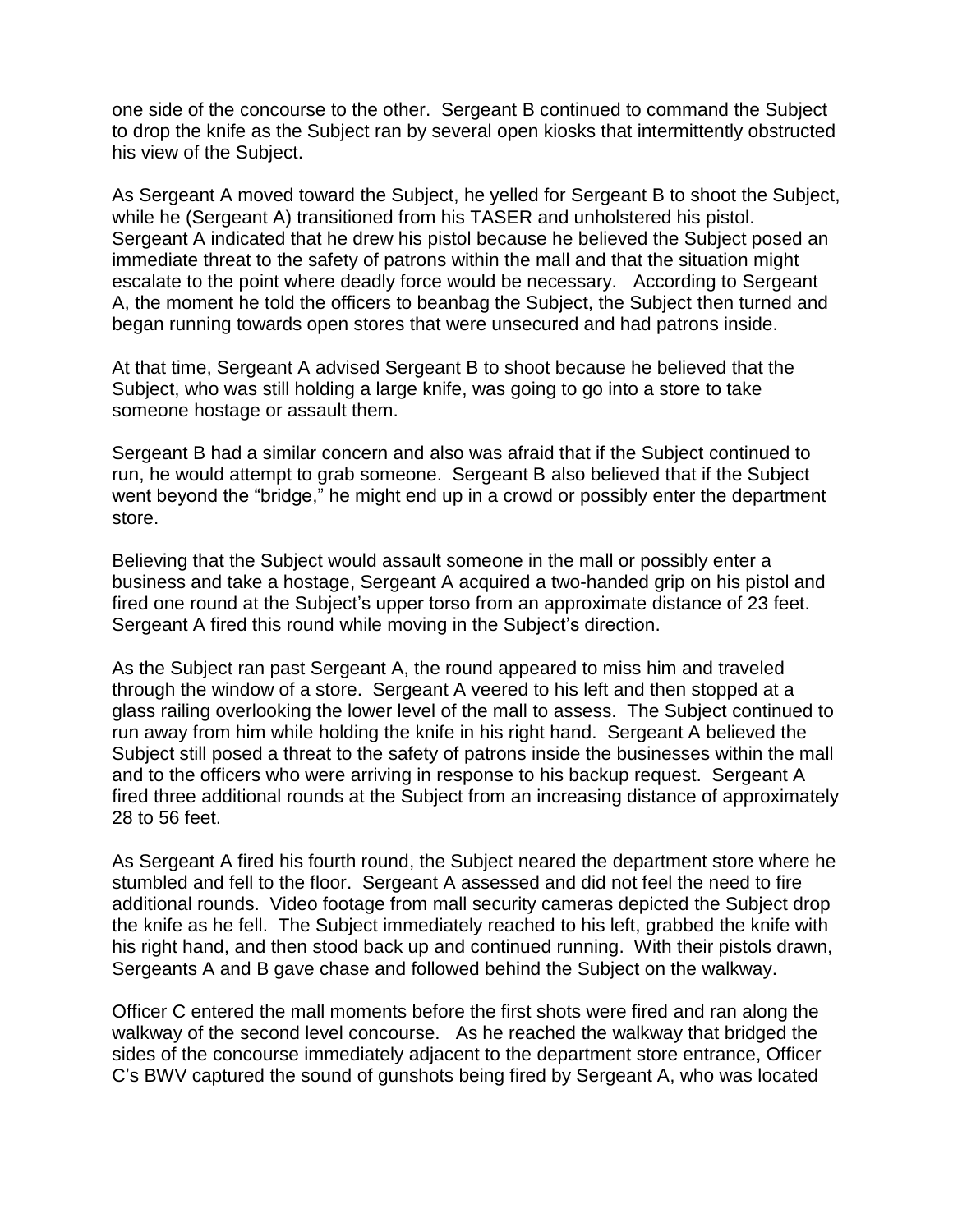northwest of his position. Officer C moved onto the bridge and stopped in front of a waist-high glass safety railing, facing the Subject.

The Subject immediately stood after reacquiring the knife and held it in his right hand. He then continued to run toward the intersection with the bridge and the concourse walkway. Based on a review of mall security video, the Subject appeared to try and cut his throat by pulling the knife across his neck several times as he ran.

According to Officer C, he believed that the Subject was going to run around the corner of the glass railing and move in his direction. Officer C was concerned that the Subject was planning to attack him or the mall patrons he had passed just prior to taking his position on the bridge. Officer C believed the Subject had already been struck by gunfire and appeared to be unfazed. He also noted that the Subject did not respond to commands being yelled at him by other officers. Based on those observations, Officer C believed the Subject may have been under the influence of drugs, which in his opinion, would have placed him at a disadvantage if the Subject had reached his position.

According to Officer C, he commanded the Subject to drop the knife, the Subject failed to stop, and continued to run while holding the knife raised in his right hand.

Officer C believed that as the Subject closed the distance to his position on the bridge, he was about to be cut or slashed. Officer C did not feel that redeploying was a viable option due to the numerous mall patrons, including children, he believed were behind him. In an effort to protect himself and those behind him, Officer C shouldered his rifle and fired eight rounds at the Subject, from a closing distance of approximately 32 to 18 feet.

Mall security video footage depicted Officer C's first round shatter the department store display window behind the Subject. This occurred as the Subject got to his feet, before he began to run along the concourse.

As Sergeants A and B pursued the Subject on the walkway, Sergeant A initially followed behind Sergeant B. As Sergeant B continued to run, he heard the sound of Officer C firing near him and observed the department store display window shatter in front of him. Sergeants A and B momentarily stopped their forward movement, because they believed the potential for a crossfire existed.

Sergeant B's momentum caused him to fall to the ground and his eyeglasses to fall from his face. Sergeant B indicated he did not fire his weapon during this incident because he felt he never had a good shooting platform, he had several obstacles in his way, and at times believed there was a crossfire with other officers.

Footage from Officer C's BWV depicted the Subject fall to the floor and drop the knife in front of Officer C, at the intersection of the concourse and the bridge. In one motion, the Subject rolled on to his back and then immediately raised his back off the floor, facing Officer C. While supporting his weight on his left arm, the Subject reached across his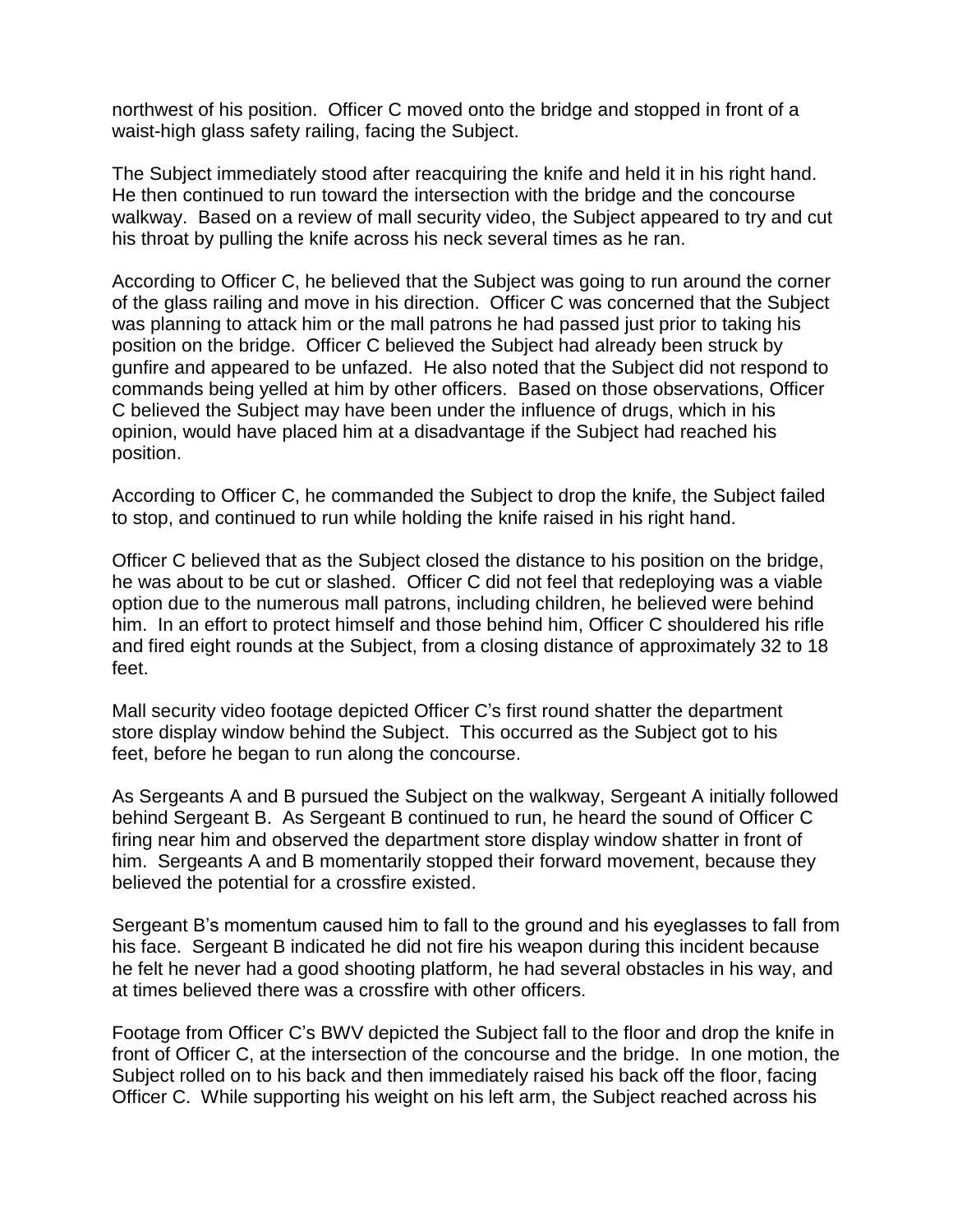body with his right hand and grabbed the knife, which was lying a few feet from his left leg. Simultaneously, Officer C again commanded the Subject to drop the knife. The Subject raised the knife to his throat as he began to lean back in a semi seated position and made several additional slashing motions across his neck.

According to Officer C, the Subject ignored his commands, placed his left hand on the floor, and grabbed the knife with his right hand with the blade pointed toward him. The Subject simultaneously tucked his feet toward his body, which led Officer C to believe that the Subject was attempting to stand and charge at him. Officer C aimed his rifle at the Subject's center mass and fired one additional round from an approximate distance of 23 feet.

Sergeant A stopped as Officer C fired his first volley of rounds. He then began to walk toward the Subject after the Subject fell at the bridge intersection. Sergeant A observed that the Subject was still armed with the knife and attempting to stand. He believed that there were still numerous patrons inside the department store and that other officers were responding to the scene. Sergeant A feared that the Subject was going to continue to advance toward those patrons or responding officers if he rose to his feet and that the Subject posed a continued threat to their safety. Based on that assessment, Sergeant A aimed his pistol at the Subject's center mass and fired one additional round at him while utilizing a two-handed grip, and from an approximate distance of 32 feet.

Mall security video and BWV captured by Officer C depicted the Subject make several slashing motions with the knife across the left and right sides of his throat after the last rounds were fired. The Subject then discarded the knife to his right and rolled on to his right side with the knife lying a few inches from his body. The Subject continued to move his body in what appeared to be an attempt to sit up, and then laid back on his right side.

Immediately following the OIS, Officer A broadcast a help call as he and Officer B continued along the walkway, behind Sergeants A and B. Officer A indicated that shots had been fired on the second level of the mall and then immediately requested the response of a Rescue Ambulance (RA).

Officers took the Subject into custody. Once the Subject had been handcuffed, officers began administering medical treatment, including cardiopulmonary resuscitation (CPR). Responding paramedics examined the subject and determined he had died.

### **Los Angeles Board of Police Commissioners' Findings**

The BOPC reviews each Categorical Use of Force incident based upon the totality of the circumstances, namely all of the facts, evidence, statements and all other pertinent material relating to the particular incident. In every case, the BOPC makes specific findings in three areas: Tactics of the involved officer(s); Drawing/Exhibiting of a firearm by any involved officer(s); and the Use of Force by any involved officer(s). Based on the BOPC's review of the instant case, the BOPC made the following findings: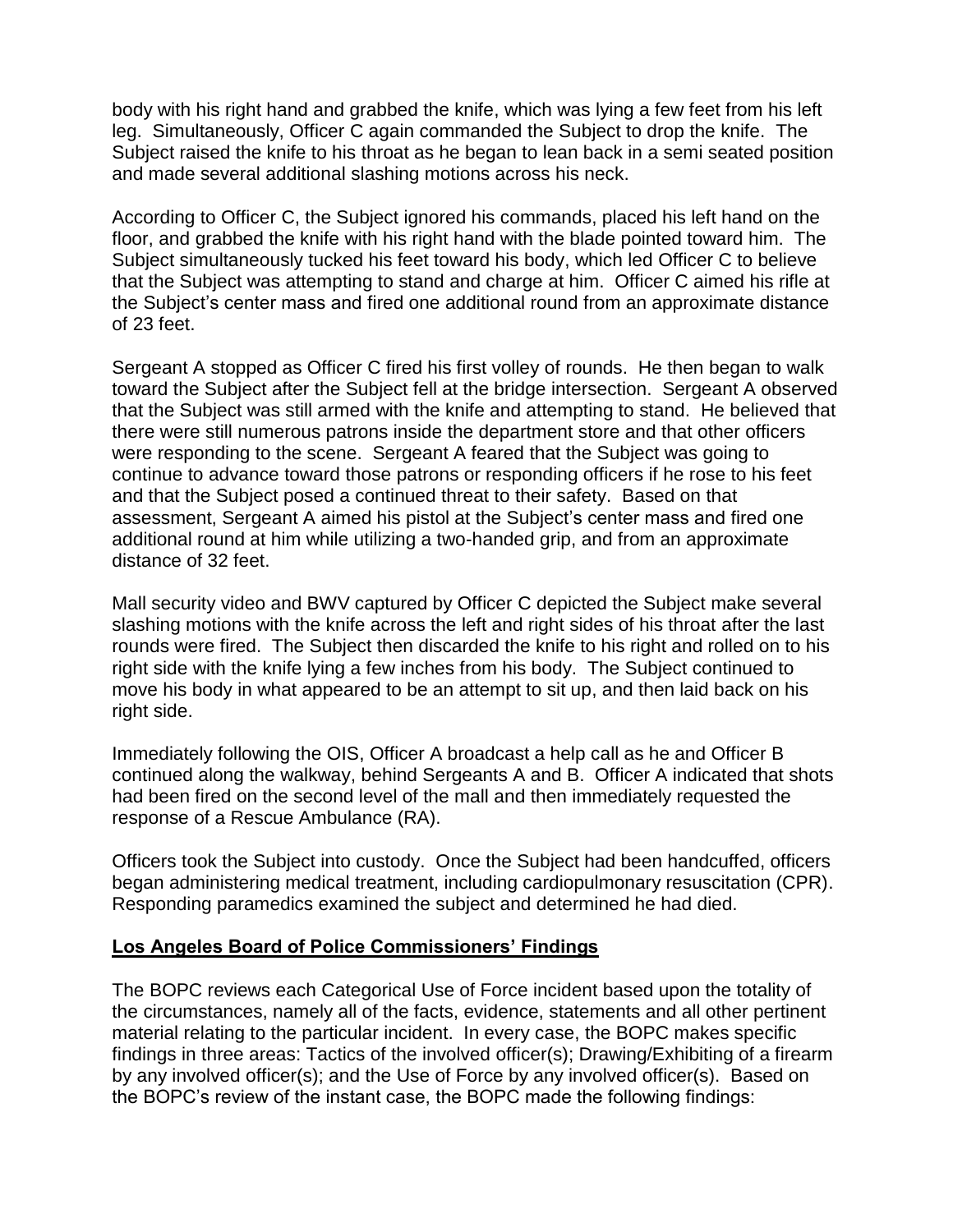# **A. Tactics**

The BOPC found Sergeants A and B, along with Officer C's tactics to warrant a Tactical Debrief.

# **B. Drawing/Exhibiting**

The BOPC found Sergeants A and B, along with Officer C's drawing and exhibiting of a firearm to be in policy.

# **C. Lethal Use of Force**

The BOPC found Sergeant A's lethal use of force, rounds one through four, and Officer C's lethal use of force, rounds one through eight, to be in policy. The BOPC also found Sergeant A's fifth round and Officer C's ninth round to be out of policy.

## **Basis for Findings**

In making its decision in this matter, the Commission is mindful that every "use of force by members of law enforcement is a matter of critical concern both to the public and the law enforcement community. It is recognized that some individuals will not comply with the law or submit to control unless compelled to do so by the use of force; therefore, law enforcement officers are sometimes called upon to use force in the performance of their duties. It is also recognized that members of law enforcement derive their authority from the public and therefore must be ever mindful that they are not only the guardians, but also the servants of the public. The Department's guiding value when using force shall be reverence for human life. Officers shall attempt to control an incident by using time, distance, communications, and available resources in an effort to de-escalate the situation, whenever it is safe and reasonable to do so. When warranted, Department personnel may objectively use reasonable force to carry out their duties. Officers who use unreasonable force degrade the confidence of the community we serve, expose the Department and fellow officers to legal and physical hazards, and violate the rights of individuals upon whom unreasonable force is used. Conversely, officers who fail to use force when warranted may endanger themselves, the community and fellow officers." (Use of Force Policy, Los Angeles Police Department Manual.)

The Commission is cognizant of the legal framework that exists in evaluating use of force cases, including the United States Supreme Court decision in Graham v. Connor, 490 U.S. 386 (1989), that:

"The reasonableness of a particular use of force must be judged from the perspective of a reasonable officer on the scene, rather than with the 20/20 vision of hindsight. The calculus of reasonableness must embody allowance for the fact that police officers are often forced to make split-second judgments – in circumstances that are tense, uncertain and rapidly evolving – about the amount of force that is necessary in a particular situation."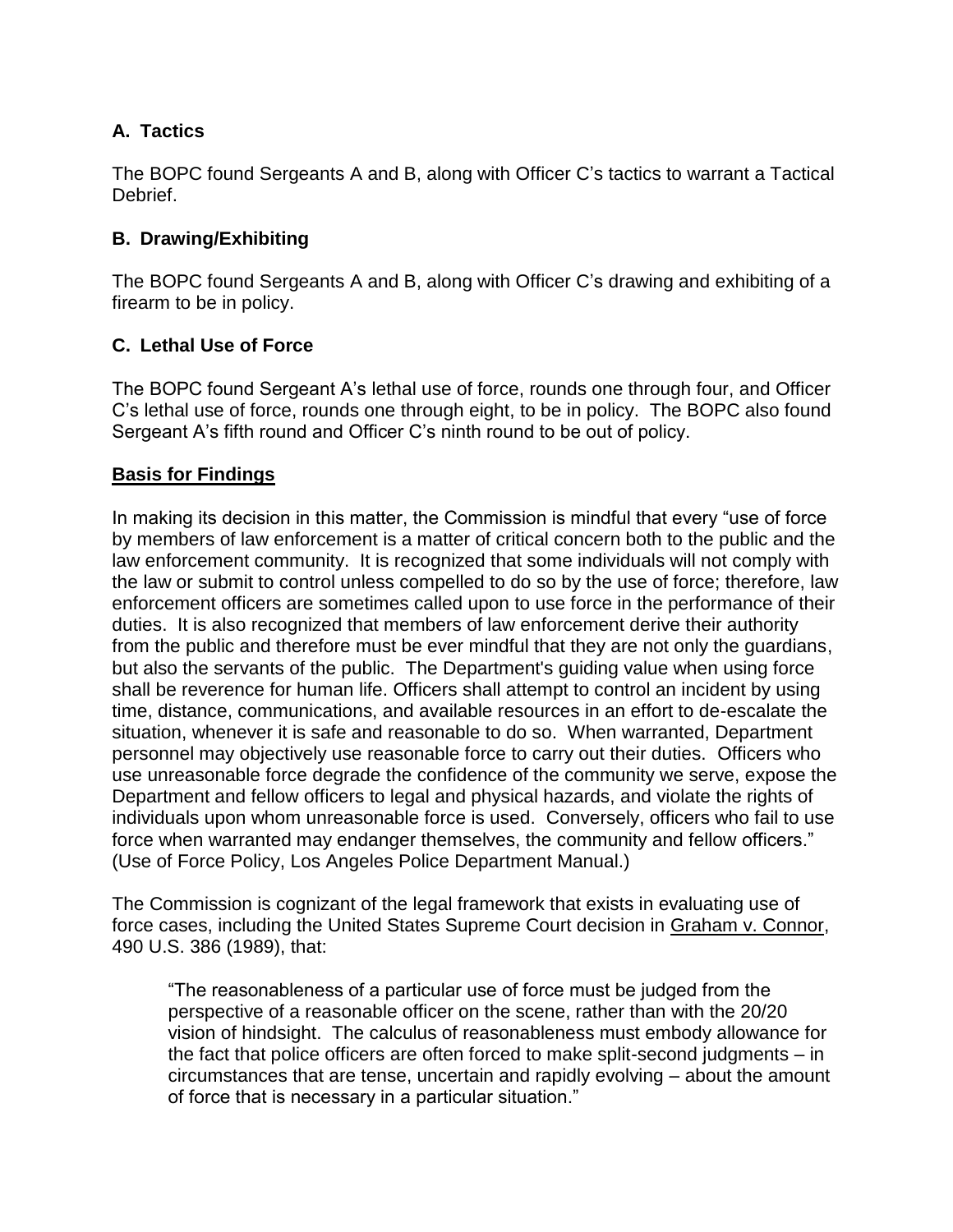The Commission is further mindful that it must evaluate the actions in this case in accordance with existing Department policies. Relevant to our review are Department policies that relate to the use of force:

Law enforcement officers are authorized to use deadly force to:

- Protect themselves or others from what is reasonably believed to be an imminent threat of death or serious bodily injury; or
- Prevent a crime where the subject's actions place person(s) in imminent jeopardy of death or serious bodily injury; or
- Prevent the escape of a violent fleeing felon when there is probable cause to believe the escape will pose a significant threat of death or serious bodily injury to the officer or others if apprehension is delayed. In this circumstance, officers shall to the extent practical, avoid using deadly force that might subject innocent bystanders or hostages to possible death or injury.

The reasonableness of an Officer's use of deadly force includes consideration of the officer's tactical conduct and decisions leading up to the use of deadly force. (Use of Force Policy, Los Angeles Police Department Manual.)

An officer's decision to draw or exhibit a firearm should be based on the tactical situation and the officer's reasonable belief that there is a substantial risk that the situation may escalate to the point where deadly force may be justified. (Los Angeles Police Department Manual.)

Tactical de-escalation involves the use of techniques to reduce the intensity of an encounter with a suspect and enable an officer to have additional options to gain voluntary compliance or mitigate the need to use a higher level of force while maintaining control of the situation. Tactical de-escalation does not require that an officer compromise his or her safety or increase the risk of physical harm to the public. De-escalation techniques should only be used when it is safe and prudent to do so. (Tactical De-Escalation Techniques, October 2016.)

• During its review of the incident, the BOPC considered the following:

#### **1. Situational Awareness**

In this case, Officer C observed police activity close to his location, heard shots fired, saw the Subject running on the walkway, and assumed a position on the connecting bridge. When he fired his Patrol Rifle during the first sequence, he did not observe Sergeants A and B running behind the Subject. The BOPC noted that Officer C was involved in a dynamic and time-compressed event and that his view of the sergeants may have been inhibited by the fact that they were at least 15-20 feet behind the area where his bullets initially impacted the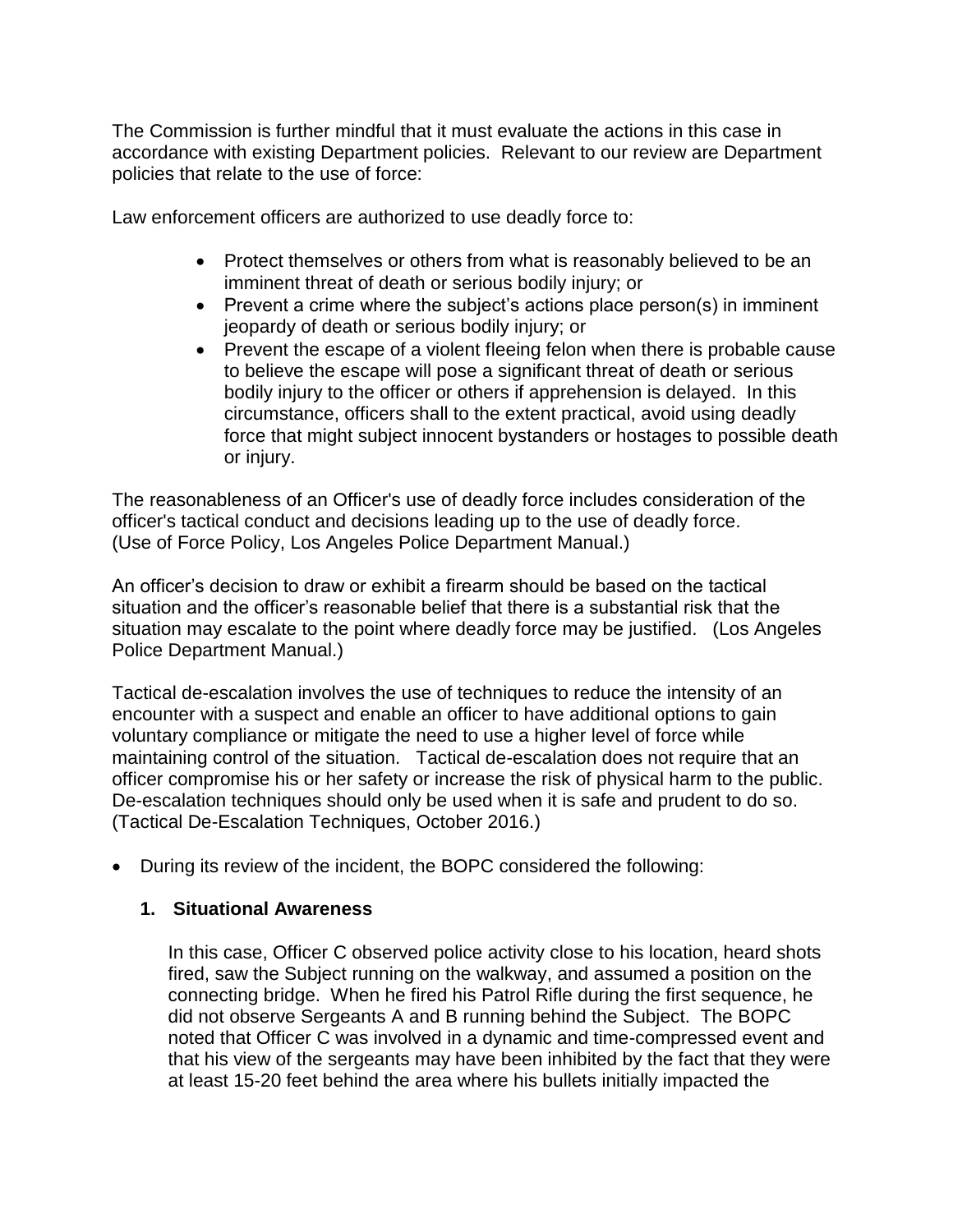department store windows. Nonetheless, Officer C is reminded that situational awareness enhances the survivability of an incident for all involved.

Additionally, after Sergeants A and B heard shots fired, they observed officers positioned to the south, noted the Subject was on the ground, and continued to move on the walkway, closing the distance to the Subject.

The BOPC determined that triangulating on a running Subject requires officers to remain increasingly alert to their surrounding areas in order to prevent a crossfire situation. Although Officer C was not aware of the sergeants' location, he mitigated the risk of crossfire by not over penetrating the bridge and entering the walkway, which would have created a crossfire situation. Officer C was then faced with what he perceived was an imminent deadly force situation and assessed his background prior to firing his patrol rifle.

Additionally, once they heard shots being fired, Sergeants A and B stopped their pursuit of the Subject to prevent a crossfire situation. The sergeants only continued toward the Subject when Officer C stopped firing.

Based on the totality of the circumstances, the BOPC determined that while identified as an area for improvement, the sergeants' and officer's actions were not a substantial deviation from approved Department tactical training.

• The BOPC also considered the following:

### **1. Basic Firearm Safety Rules**

The investigation revealed that after Sergeant B manually thumb-cocked his service pistol to single action mode, he placed his finger on the trigger at various times prior to the time he intended to shoot. Officers are reminded of adhering to the Basic Firearms Safety Rules to avoid a potential for an Unintentional Discharge.

### **2. Non-Conflicting Simultaneous Commands**

The investigation revealed that Sergeants A and B gave simultaneous commands to the Subject during the incident. Although the commands were non-conflicting, the sergeants are reminded that simultaneous commands can sometimes lead to confusion and non-compliance.

#### **3. Running with Service Pistols Drawn**

The investigation revealed that Sergeants A and B ran after the Subject with their service pistols drawn. In addition, Sergeant B's service pistol had been manually thumb-cocked to single action mode and remained in that condition as he ran. In this case, it is understandable because the sergeants were faced with a running Subject during a lethal force situation. While unavoidable in this case, Sergeants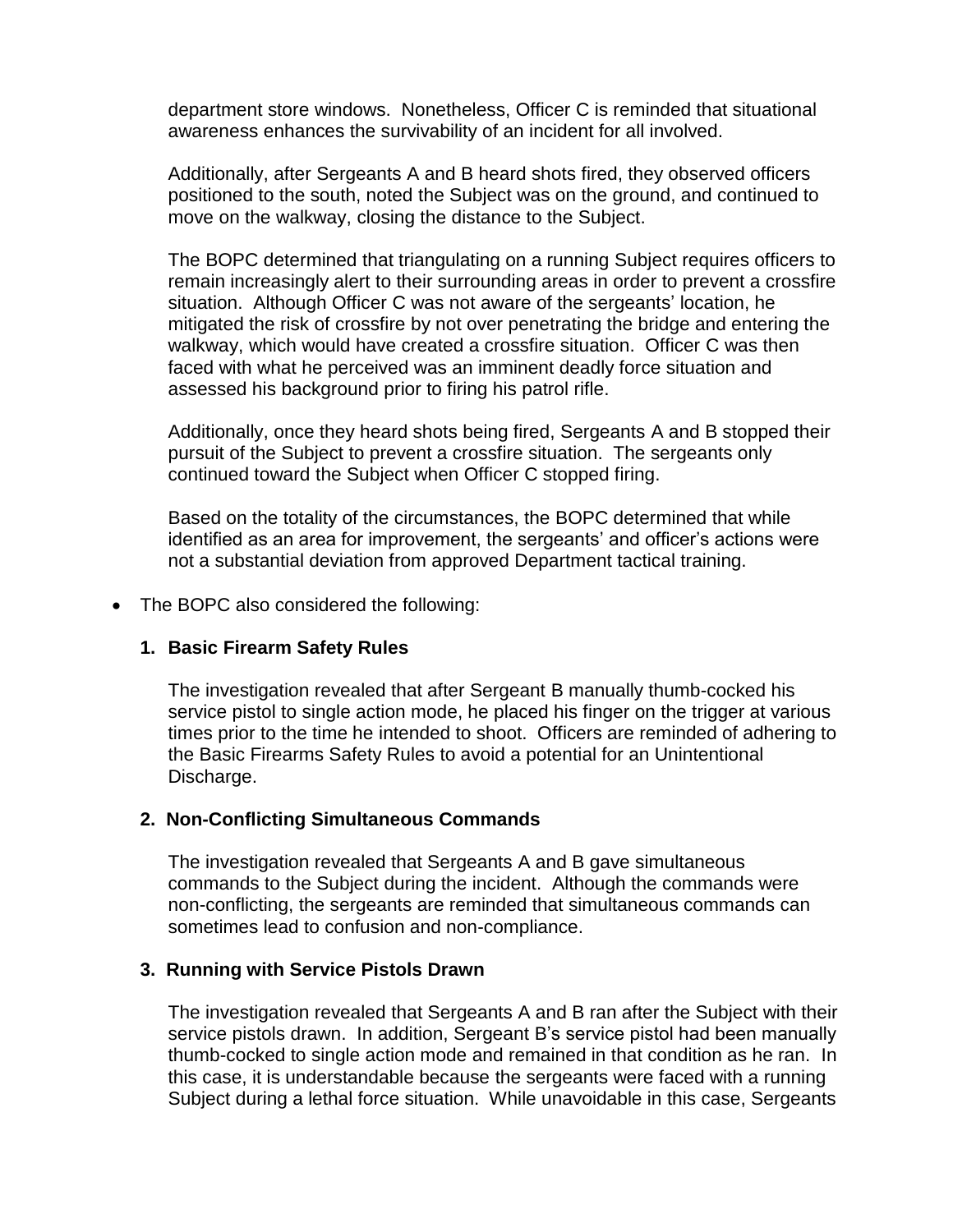A and B were reminded that there is a heightened concern for an unintentional discharge when running with a drawn service pistol.

# **4. Situational Awareness**

The investigation revealed that Officer C exited his vehicle without placing the vehicle in park. Officer C was reminded that not placing the vehicle in park can place officers and the community in danger.

### **5. Target Acquisition**

The investigation revealed that several of Officer C's rounds struck glass storefronts and railings in the immediate area, rather than their intended target. Officer C was reminded of the importance of target acquisition, background, sight alignment and sight picture.

### **6. Maintaining Control of Equipment**

The investigation revealed that in order to transition to his service pistol, Sergeant A dropped his TASER on the ground after being unable to holster it. In this case, it is understandable because Sergeant A was faced with a deadly force situation that required him to immediately draw his service pistol. Sergeant A was reminded, whenever tactically feasible, of the importance of maintaining control of his equipment prior to transitioning to other force options.

The investigation also revealed that Officer C dropped his handheld radio on the ground as he ran toward the gunfire. Officer C is reminded of the importance of making every attempt to maintain control of his equipment, as it increases the likelihood of tactical success during incidents such as this.

### **7. Preservation of Evidence**

The investigation revealed that Sergeant A directed an Officer to kick the knife away from the Subject to prevent him from re-arming himself. Sergeant A was reminded, whenever tactically feasible, that it is preferable to leave evidence undisturbed until FID investigators can properly document and preserve the scene. In this case, it was understandable because the risk of the Subject rearming himself outweighed the benefits of leaving the evidence in place.

### **8. Protocols Subsequent to a Categorical UOF Incident**

The investigation revealed that after the OIS, Sergeant A directed an officer to canvass for witnesses and to try not to allow them to leave. According to Sergeant A, when asked regarding the above statement, he stated the law indicates that officers can't make somebody stay at a crime scene. Although it was evident Sergeant A understands the rights of witnesses, he was reminded to clearly articulate these when providing direction to officers in the field.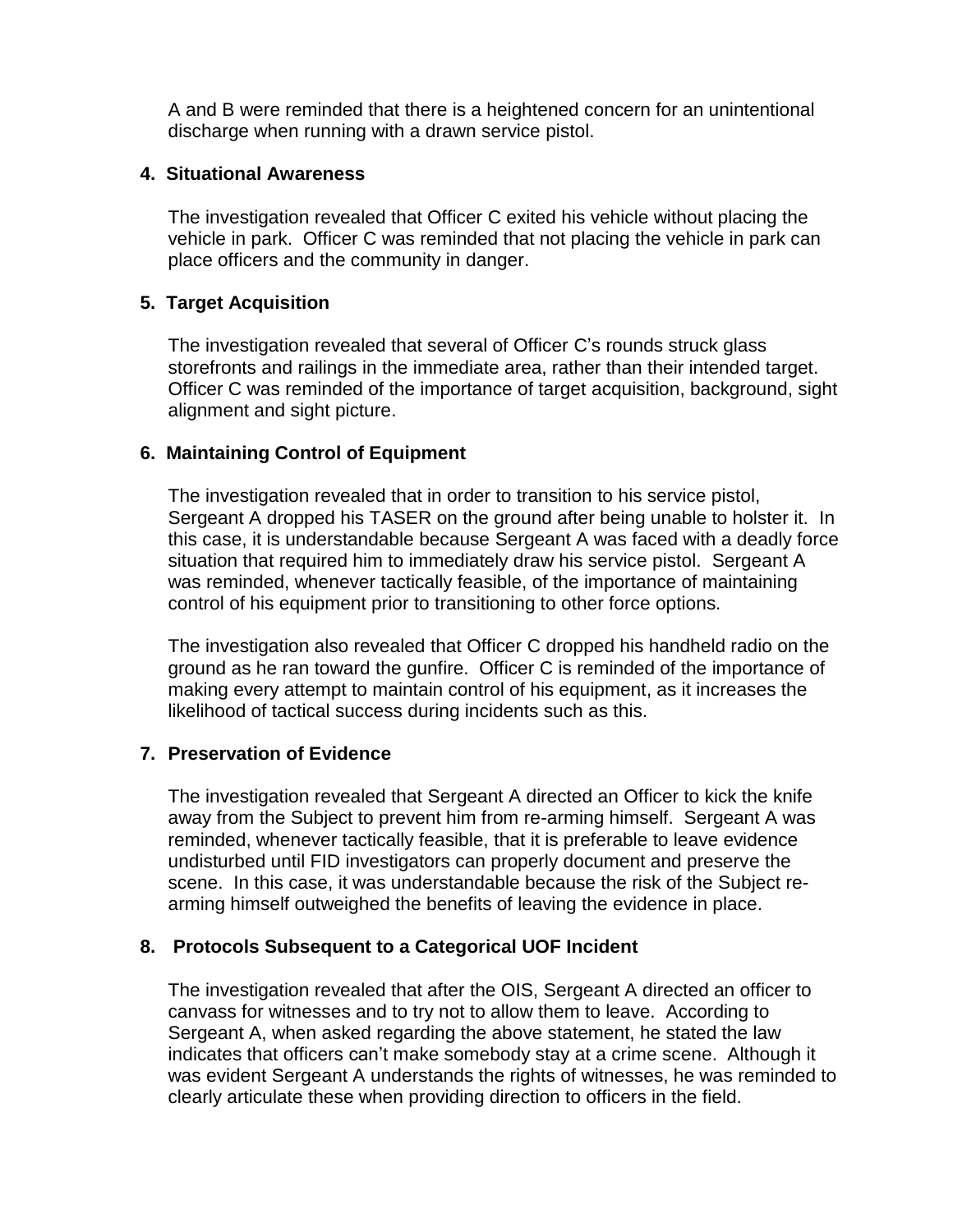## **9. Public Safety at Critical Incidents**

The investigation revealed that after the OIS, it took approximately six minutes for officers to check the surrounding businesses for possible victims struck by gunfire. In this case, it was reasonable because an arrest team was established, a tactical plan of approach was discussed, then executed, and the Subject's injuries resulted in immediate medical aid to the Subject by police personnel.

## **B. Drawing/Exhibiting**

• According to Sergeant B, he was briefed by Sergeant A and as they awaited the response of additional units, the Subject displayed a knife with a long blade. Sergeant B drew his service pistol believing the Subject could hurt himself or people walking by.

According to Sergeant A, the Subject was tracking Officers A and B's approach. As the officers closed the distance, Sergeant A directed Officer B to beanbag the Subject. The Subject, armed with the knife, then began running towards open stores that were unsecured and had patrons inside. Sergeant A believed the Subject was going to take somebody hostage or begin slicing them with the knife. Based on the Subject's actions and his failure to listen to commands, Sergeant A ran after the Subject and drew his service pistol.

According to Officer C, knowing that the Subject was armed with a knife in a crowded place and believing that something involving violence was occurring, Officer C believed the Patrol Rifle would allow him better accuracy in a crowded mall situation. Upon arrival, Officer C retrieved his Patrol Rifle and entered the second floor of the mall through a different entrance.

Based on the totality of the circumstances, the BOPC determined that an officer with similar training and experience as Sergeants A and B, along with Officer C, while faced with similar circumstances, would reasonably believe that there was a substantial risk the situation may escalate to the point where deadly force may be justified.

Therefore, the BOPC found Sergeants A and B's, along with Officer C's drawing and exhibiting of a firearm to be in policy.

### **C. Lethal Use of Force**

• **Sergeant A** – (pistol, five rounds)

Rounds one through four – From an approximate increasing distance of 23 to 56 feet.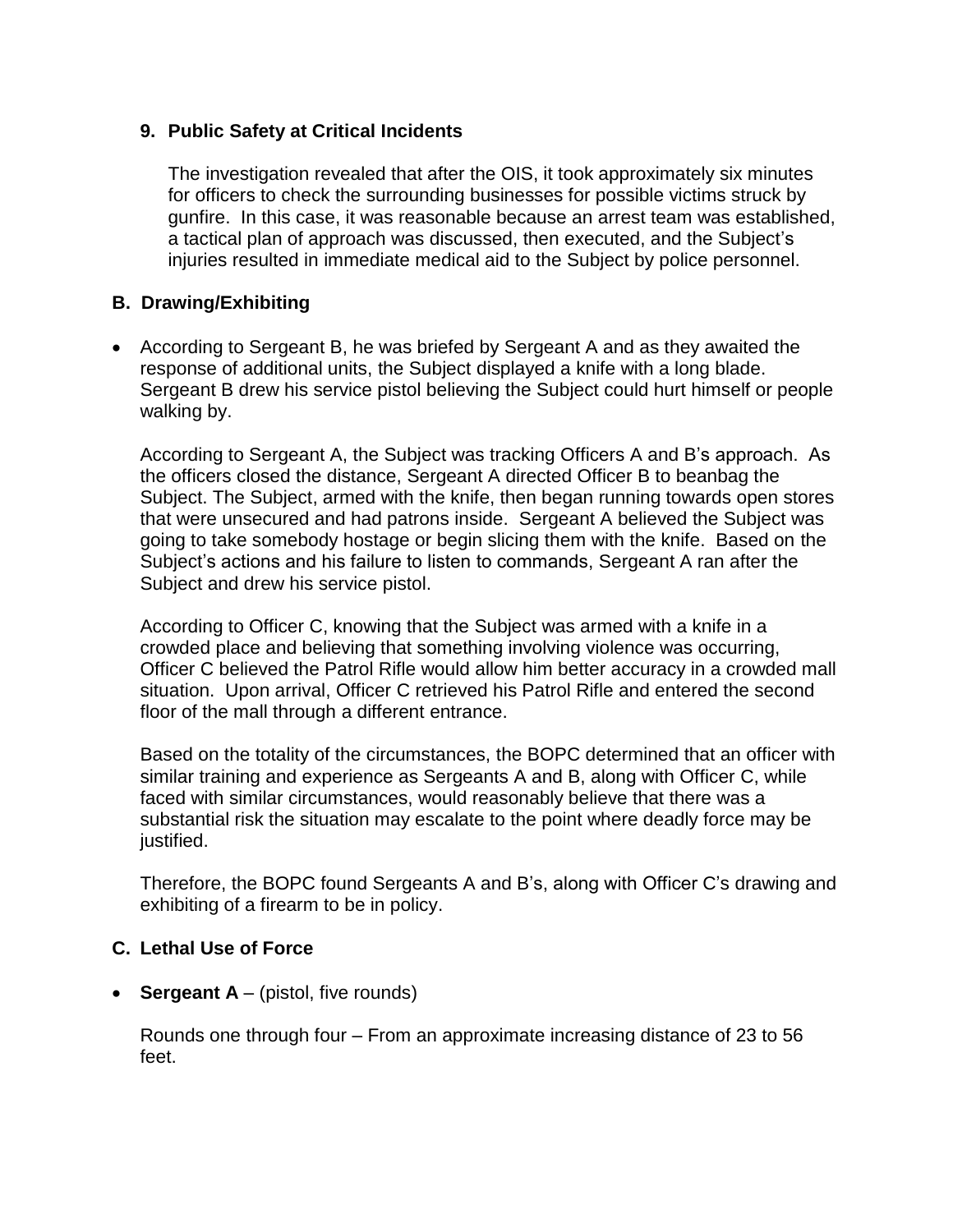According to Sergeant A, he was waiting for Sergeant B to shoot, but he believed Sergeant B did not have a good angle. Sergeant A was not going to allow the Subject to enter any of the open stores and hurt anybody. Sergeant A then fired four rounds from his service pistol at the Subject to stop the threat.

Round Five – From an approximate distance of 32 feet.

Following Officer C's initial sequence of gunfire, the Subject fell to the ground and dropped his knife. He then sat up, reacquired his knife, and placed it to his own neck. At that time, Sergeant A fired one additional round at the Subject.

• **Officer C** – (rifle, nine rounds)

Rounds one through eight – in a northwesterly direction from an approximate decreasing distance of 32 to 18 feet.

According to Officer C, he yelled at the Subject to "Drop the knife." The Subject looked directly at Officer C, but did not seem to be registering anything. The Subject continued running towards Officer C with the knife raised. Recalling he had run past families and children who were now behind him, Officer C believed redeployment was unsafe and not a viable option.

In fear for his life and the lives of others, Officer C fired eight rounds from his Patrol Rifle at the Subject to stop the imminent threat.

Round Nine – in a westerly direction from an approximate distance of 23 feet.

Following Officer C's initial sequence of gunfire, the Subject fell to the ground and dropped his knife. He then sat up, reacquired his knife, and placed it to his own neck. At that time, Officer C fired one additional round at the Subject.

Based on the totality of the circumstances, the BOPC determined that an officer with similar training and experience as Sergeant A and Officer C, would reasonably believe the Subject's actions presented an imminent threat of death or serious bodily injury and that the Use of Lethal Force, namely Sergeant A's rounds one through four and Officer C's rounds one through eight, would be objectively reasonable.

The BOPC determined that at the time the final rounds were fired, namely Sergeant A's fifth round and Officer C's ninth round, it was not objectively reasonable to believe that the Subject presented an imminent threat of death or serious bodily injury to the officers or others. In particular, the Subject had not attempted to get to back to his feet, and nobody was in his immediate vicinity. Given the lack of an imminent threat, the discharge of these final rounds by Sergeant A and Officer C was not objectively reasonable.

In conclusion, the BOPC found Officer C's lethal use of force, rounds one through eight and Sergeant A's rounds one through four to be in policy. The BOPC also